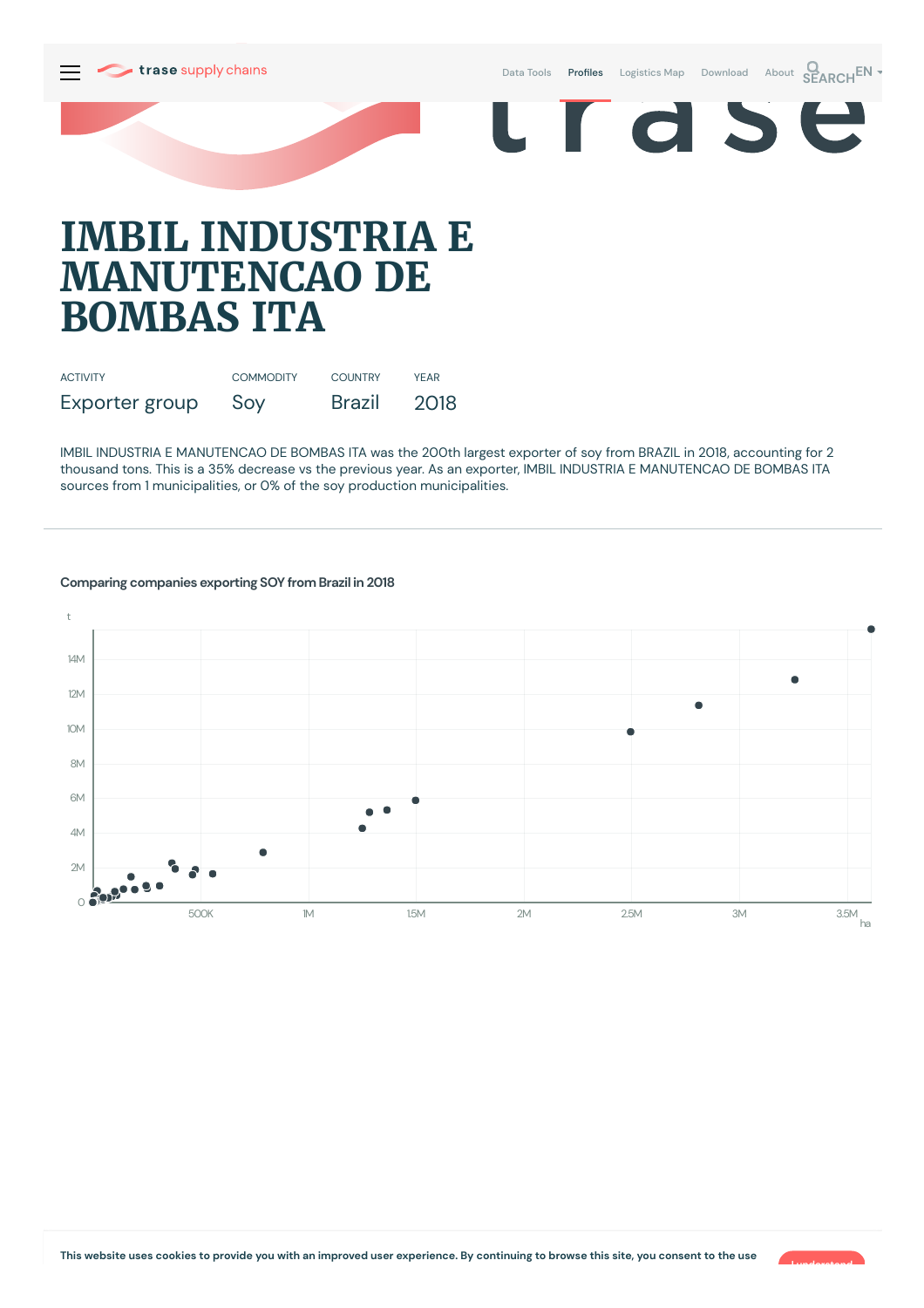



#### Trase is a partnership between



In close collaboration with many others. Click for more [information](https://www.trase.earth/about/) about our partners and funders.

| Home       | <b>Supply Chains</b>  | <b>Finance</b> | Insights     |
|------------|-----------------------|----------------|--------------|
| Resources  | Data Tools            | Explore        | Yearbook     |
| About      | Profiles              | Search         | Collections  |
| Contact us | <b>Logistics Maps</b> | Watchlists     | Publications |
|            | Downloads             | Methodology    |              |
|            |                       | <b>FAOs</b>    |              |

## **Sign up for our Newsletter**

Enter your email...

This website uses cookies to provide you with an improved user experience. By continuing to browse this site, you consent to the use



**I understand**